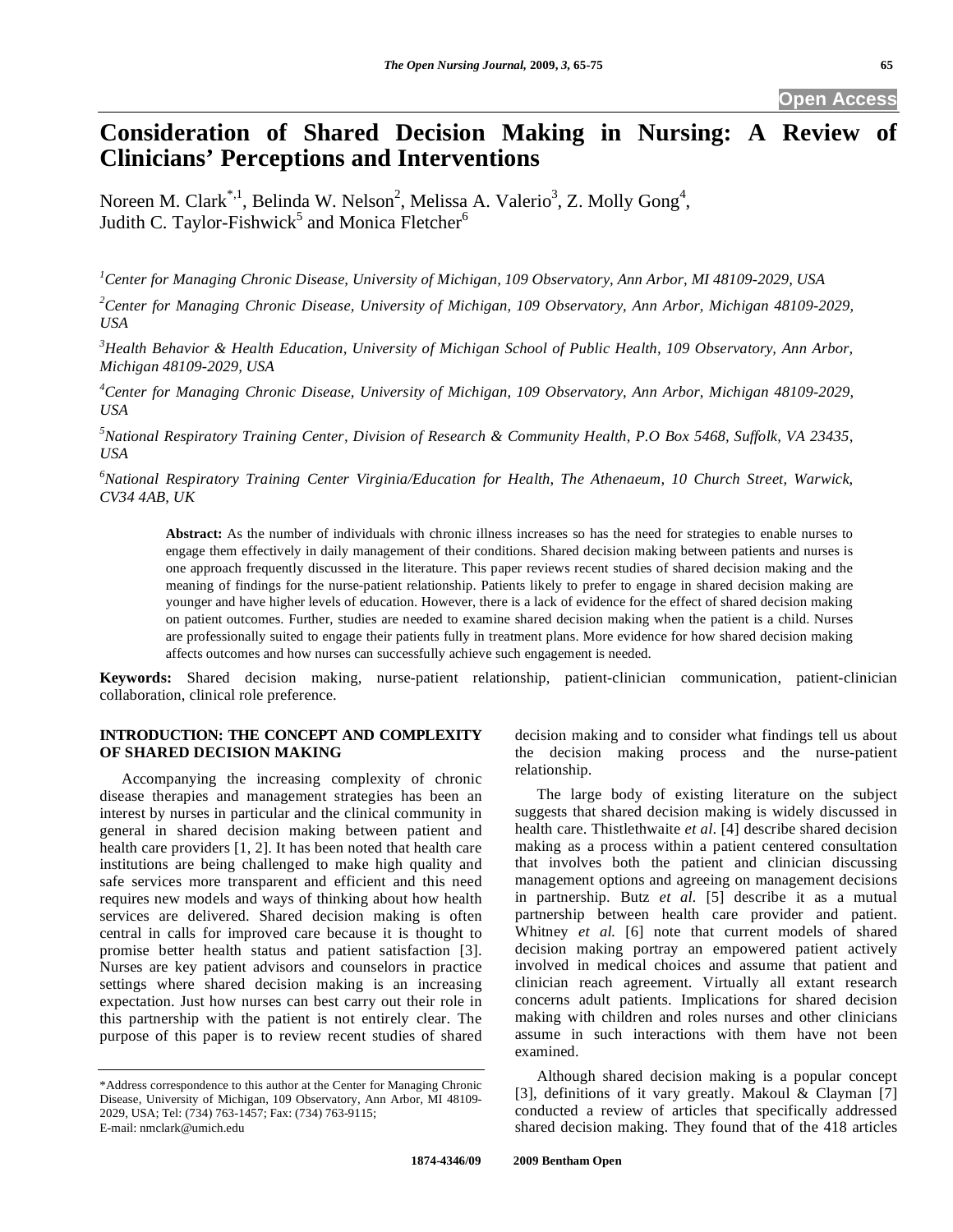they examined, 161 had a conceptual definition of shared decision making and, collectively, authors utilized 31 separate concepts to describe it. Two notions appeared in over half the definitions reviewed. These were "patient preferences" and "options". Despite these prevailing concepts, there was no discernible common definition. In a similar vein, Moumjid *et al.* [8] found among 76 separate articles they reviewed, that seminal papers in which authors provided a clear definition of shared decision making were cited in only one third of the articles and the majority neither provided a precise definition nor used the term consistently throughout the report or study. The variability of shared decision making conceptually is also reflected by the work of Dy [9] who found in the literature over 18 different instruments for measuring it.

 To add to understanding of the distinct components of shared decision making, Fraenkel & McGraw [10] conducted a qualitative study to identify its elements. Although the number of patients was small (n=26) findings appear reasonable when considered in light of the range of definitions provided in the literature. They suggest shared decision making must include: 1) an adequate level of patient knowledge about the condition in question, 2) explicit encouragement of patient participation by the clinician, 3) appreciation of the patient's responsibilities and rights in active decision making, 4) awareness of the options and the implications of the choice made, and 5) sufficient time to engage in collective deliberation.

Whitney *et al.* [6] suggest that the process of decision making itself should be carefully considered as several steps must be undertaken. These include 1) recognition that a decision can or must be made, 2) identification of possible courses of action, 3) review and listing of pros, cons and other characteristics of each treatment, 4) comparison of options and identification of one as better than others, 5) acceptance or rejection of the choice, resulting in a final choice, 6) authorization of the final choice and 7) implementation. The role of preference is necessary to consider in shared decision making even if there is only one viable choice (one option compared to no action) for treatment. The patient's decisions in such a case are limited but still important.

 Patient-health care provider interactions are not without dissonance. Shared decision making is seen as a means to make clinician-patient partnerships stronger and more mutually satisfactory [4]. However, nurses, as well as patients, need to be coached in how to work collaboratively and use evidence in their mutual decision making [2]. This observation underscores the point made by Zoffman *et al.* [11] that shared decision making may be regarded as an ideal in chronic illness care but is difficult to implement in practice. Enhancing practice and evolving successful models of shared decision making require an understanding of the extant perspectives of nurses and other clinicians and those of patients. These perspectives include their respective roles, as well as, the potential benefits of, and the evident challenges to shared decision making. Such understanding seems important since patients and providers have been shown to have opposing attitudes about shared decision making and often differ in their goals for treatment of the given condition [12].

### **AIMS, OBJECTIVES AND METHODS**

 The aim of this review was to determine the state of the art of shared decision making as a concept receiving considerable attention in clinical nursing. The specific objectives were to determine 1) the perception of nurses and other clinicians and their patients toward shared decision making with patients and 2) patient health outcomes of interventions designed to enhance shared decision making. A search strategy to identify recent and relevant studies published since 2003 was employed. Four sources of articles were searched: PubMed, Medline, ERIC, and Google Scholar. Only reports in the English language were retrieved. Search terms employed included: shred decision making, nurse, patient and clinician communication and collaboration, and clinical role preferences. Eighty articles were initially located. Twenty four employing rigorous study designs (e.g. randomized clinical trials) are included here.

### **The Patient's Views of Shared Decision Making**

 A number of studies illuminate views of patients regarding shared decision making. Table **1** presents a summary of recent work. Briel *et al.* [13] studied 636 ambulatory patients with acute respiratory infections regarding their wish to be involved in health care decisions. They found that almost two thirds of the patients with this acute condition preferred to leave decision making to their clinicians. Patients expressing this choice were more likely to be satisfied with the care they received. Patients who preferred shared decision making tended be younger, better educated and experienced more discomfort from the infection. Caress *et al.* [14] surveyed 230 adults with a diagnosis of asthma. Fifty-five percent preferred an active role in treatment decision making, 40% a passive role, and 36% a collaborative role. Only 34% of all respondents had attained their preferred role in encounters with clinicians. No strong association between role preference and demographic factors was noted. Kavanaugh *et al.* [15] conducted focus groups with patients and found most believed that in order to be involved in decision making they needed information and recommendations from the clinician. Deber *et al.* [16] studied over 1700 patients with a range of conditions including breast cancer, HIV/AIDS, fractures, etc. Respondents were asked to use the Problem Solving Decision-Making (PSDM) scale a) in relation to their current health problem and b) to assess their preferences for shared decision making given a chest pain vignette. The investigators found that over seventy-five percent of respondents preferred to share decision making with their clinician. The next most preferred style of interaction comprised a passive role and least preferred (less than 1% of respondents) were an autonomous role. Older and less educated patients were more likely to prefer the passive role. Elkin *et al.* [17] studied 73 older patients with metastatic colorectal cancer. Just over half of these respondents preferred a passive role in interactions with their clinicians. Less than half wanted survival information when discussing treatments and, when this was preferred, women were less likely to wish to be provided general estimates of survival than men. Funk [18] studied older adults residing in long term care facilities  $(n=100)$ . They found that formal education, a greater number of chronic conditions and greater confidence in the worth of their input were associated with preference for shared decision making.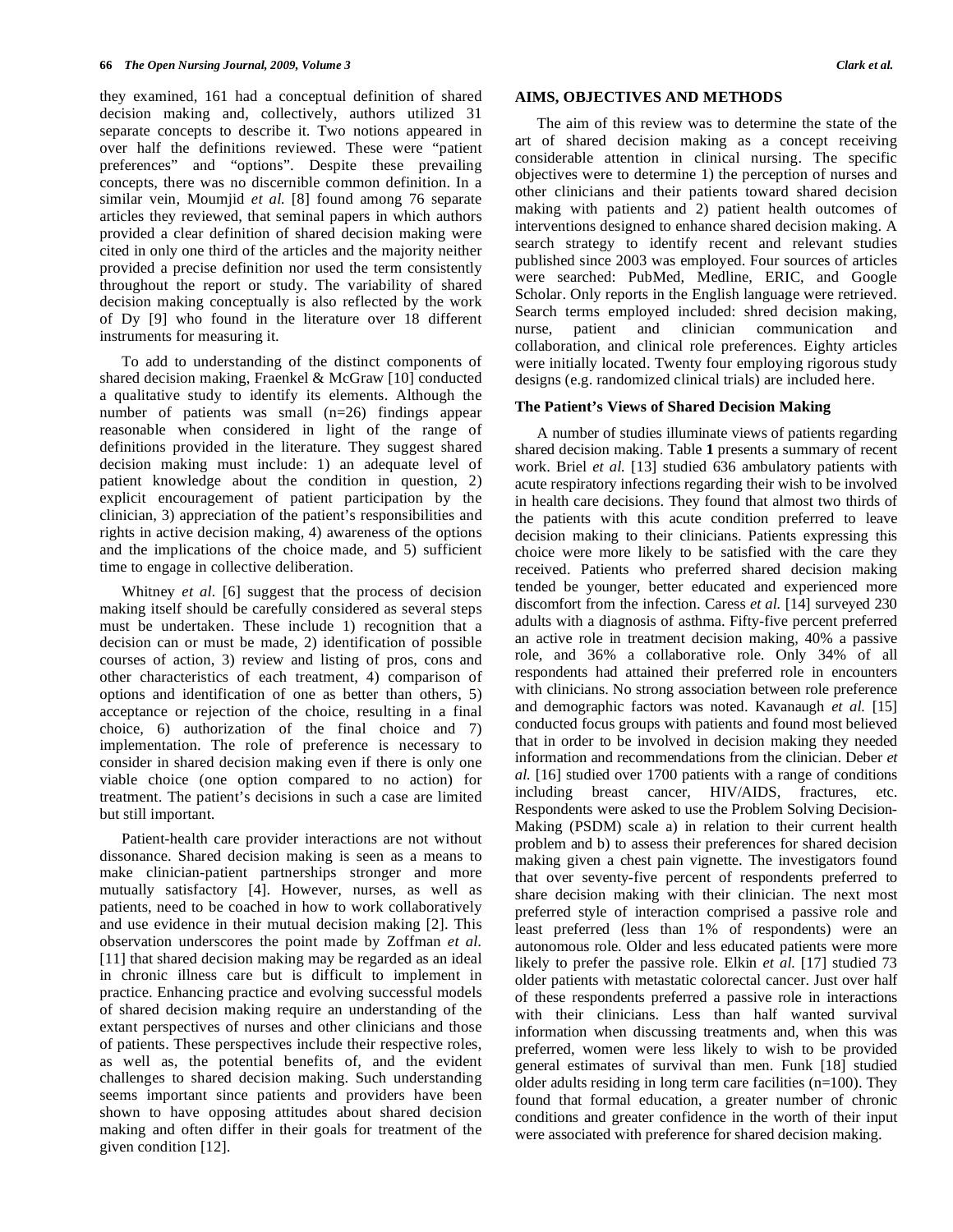# **Table 1. Views of Patients and Clinicians Regarding Shared Decision Making**

| <b>Study and Investigators</b>                                                                                                                                                                                                                                                                                                                                                                                                 | Participants                                                                         | <b>Measures</b>                                                                                                                                                                                                                                                        | <b>Outcomes Under Interventions</b>                                                                                                                                                                                                                                                                                                                                         |
|--------------------------------------------------------------------------------------------------------------------------------------------------------------------------------------------------------------------------------------------------------------------------------------------------------------------------------------------------------------------------------------------------------------------------------|--------------------------------------------------------------------------------------|------------------------------------------------------------------------------------------------------------------------------------------------------------------------------------------------------------------------------------------------------------------------|-----------------------------------------------------------------------------------------------------------------------------------------------------------------------------------------------------------------------------------------------------------------------------------------------------------------------------------------------------------------------------|
| Briel, M., Young, J., Tschudi, P.,<br>Hugenschmidt, C., Bucher, H. C.,<br>& Langewitz, W. (2007) [13]<br>Shared-decision making in general<br>practice: Do patients with<br>respiratory tract infections actually<br>want it? Swiss Medical Weekly:<br>Official Journal of the Swiss<br>Society of Infectious Diseases, the<br>Swiss Society of Internal Medicine,<br>the Swiss Society of Pneumology,<br>137(33-34), 483-485. | 636 ambulatory patients with<br>acute respiratory tract<br>infections                | Assessed agreement with 2<br>statements                                                                                                                                                                                                                                | 66% patients agreed with leaving decision<br>making to the clinicians<br>Patients who preferred shared decision making<br>were more likely to be younger, better educated<br>and in more discomfort                                                                                                                                                                         |
| Deber, R. B., Kraetschmer, N.,<br>Urowitz, S., & Sharpe, N. (2007)<br>[17] Do people want to be<br>autonomous patients? Preferred<br>roles in treatment decision-making<br>in several patient populations.<br>Health Expectations: An<br>International Journal of Public<br>Participation in Health Care and<br>Health Policy, 10(3), 248-258.                                                                                 | 2,754 various health<br>conditions                                                   | Secondary analysis of a<br>series of survey/interview<br>based studies measuring<br>preferred role<br>Used Problem-Solving<br>Decision-Making<br>(PSHARED DECISION<br>MAKING) scale with one or<br>both of the Current Health<br>condition and Chest Pain<br>vignettes | Few preferred autonomous role (1.2% current<br>health; 0.7% chest pain)<br>Most preferred shared decision making (77.8%)<br>current health; 65.1% chest pain) or a passive<br>role (20.3% current health; 34.1% chest pain)<br>Familiarity with condition increases desire for<br>shared decision making<br>Older and less education most likely to prefer<br>passive roles |
| Elkin, E. B., Kim, S. H., Casper, E.<br>S., Kissane, D. W., & Schrad D.<br>(2007) [18] Desire for information<br>and involvement in treatment<br>decisions: elderly cancer patients'<br>preferences and their physicians'<br>perceptions. Journal of Clinical<br>Oncology: Official Journal of the<br>American Society of Clinical<br>Oncology, 25(33), 5275-5280.                                                             | 73 metastatic colorectal<br>cancer patients age 70-89 yrs<br>19 treating oncologists | Assessed patient preferences<br>for prognostic info and for<br>involvement in treatment<br>DM<br>Asked oncologists to<br>describe perceptions of<br>patient preferences                                                                                                | 44% wanted info about expected survival when<br>they made a decision<br>Preference for prognostic info was more common<br>among men than women $(56\% \text{ v } 29\%)$<br>52% of patients preferred a passive role in<br>treatment DM<br>Physician perceptions were in concordance for<br>44% of patient-physician pairs and for decision<br>control in 41% of pairs       |
| Funk, L. M. (2004) [19] Who<br>wants to be involved? Decision-<br>making preferences among<br>residents of long-term care<br>facilities. Pain Medicine (Malden,<br>Mass.), 8(1), 25-35.                                                                                                                                                                                                                                        | 100 residents of 6 long-term<br>care facilities                                      | Structured, in-person<br>interviews with respect to 4<br>decisions (bedtimes,<br>medication choice, room<br>transfer, & advance<br>directives)                                                                                                                         | Higher levels of formal education, greater<br>number of chronic conditions, and a greater<br>confidence in the worth of their input prefer more<br>active involvement in DM<br>Predictors of preferences for independent control<br>over DM (active involvement) differ from<br>predictors of preference for joint or shared<br>decision making                             |
| Gilbar, R. & Gilbar, O. (2007) [20]<br>The Medical Decision-Making<br>Process and the Family: the Case of<br>Breast Cancer Patients and their<br>Husbands. Bioethics, April 11.                                                                                                                                                                                                                                                | 57 breast cancer patients and<br>their husbands                                      | Ouestionnaires measuring<br>doctor-patient/spouse<br>relationships (paternalism,<br>autonomy) and decision<br>making                                                                                                                                                   | Patients believe they have a key role in decision<br>making process (93%) and that the participation<br>of their husbands, and their agreement with the<br>decision is important (84% and 89%)<br>Both the patients and their husbands prefer<br>shared decision making to paternalistic or<br>autonomy-based approaches                                                    |
| Heesen, C., Kasper, J., Segal, J.,<br>Kopke, S., & Muhlhauser, I. (2004)<br>[21] Decisional role preferences,<br>risk knowledge and information<br>interests in patients with multiple<br>sclerosis. Multiple Sclerosis<br>(Houndmills, Basingstoke,<br>England), 10(6), 643-650.                                                                                                                                              | 219 randomly selected MS<br>patients                                                 | Mailed questionnaires<br>assessing knowledge of<br>risks in MS, perception of<br>own knowledge level,<br>information interests, and<br>role preferences                                                                                                                | 79% of patients preferred an active role in<br>treatment decisions                                                                                                                                                                                                                                                                                                          |
| Scheibler, F., Stoffel, M. P., Barth,<br>C., Kuck, C., Steffen, P.,<br>Baldamus, C. A., et al. (2005) [22]<br>Shared decision-making as a new<br>quality indicator in nephrology: a<br>nationwide survey in Germany.<br>Medizinische Klinik (Munich,<br>Germany: 1983), 100(4), 193-199.                                                                                                                                       | 6614 end-stage renal disease<br>patients                                             | Patients' perceived<br>involvement in care (PICS)                                                                                                                                                                                                                      | 82% of the questioned patients feel their<br>physicians' facilitated involvement in decision<br>making.<br>81% of the patients actively inform themselves<br>concerning their disease and treatment options.<br>69% state that shared decision making has taken<br>place.<br>Age, years on dialysis and gender correlate with<br>perceived involvement.                     |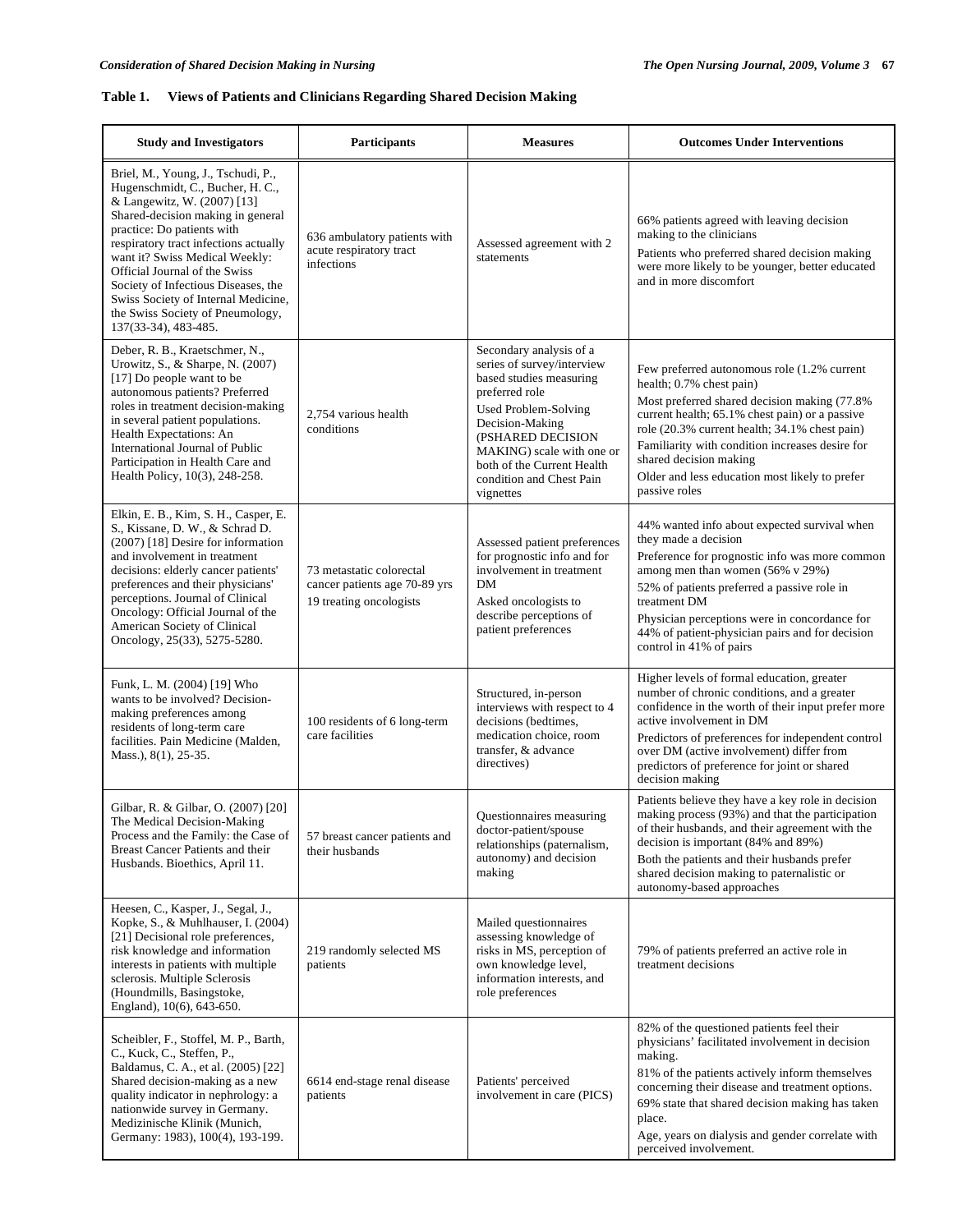| <b>Study and Investigators</b>                                                                                                                                                                                                                                                                                                                                            | <b>Participants</b>                                                                                                                                           | <b>Measures</b>                                                                                                                                                                                                                                                              | <b>Outcomes Under Interventions</b>                                                                                                                                                                                                                                                                                                                                                                                                                                                                   |
|---------------------------------------------------------------------------------------------------------------------------------------------------------------------------------------------------------------------------------------------------------------------------------------------------------------------------------------------------------------------------|---------------------------------------------------------------------------------------------------------------------------------------------------------------|------------------------------------------------------------------------------------------------------------------------------------------------------------------------------------------------------------------------------------------------------------------------------|-------------------------------------------------------------------------------------------------------------------------------------------------------------------------------------------------------------------------------------------------------------------------------------------------------------------------------------------------------------------------------------------------------------------------------------------------------------------------------------------------------|
| Spies, C. D., Schulz, C. M., Weiss-<br>Gerlach, E., Neuner, B., Neumann,<br>T., von Dossow, V., et al. (2006)<br>[23] Preferences for shared<br>decision making in chronic pain<br>patients compared with patients<br>during a premedication visit. Acta<br>Anaesthesiologica Scandinavica,<br>50(8), 1019-1026.                                                          | 190 chronic pain patients<br>151 patients of premedication                                                                                                    | The autonomy preference<br>index (API, measuring<br>preference for involvement<br>and desire for information)<br>and the perceived<br>involvement in care scale<br>(PICS, measuring patients'<br>perception of easier<br>involvement by doctors and<br>information exchange) | Patient of the premedication visit had<br>significantly higher shared decision making<br>scores.<br>Desire for information was high, but there were<br>no differences between groups.<br>Younger patients, women and patients with<br>higher educational level had more desire for<br>shared decision making.<br>PICS scores were basically influenced by groups:<br>chronic pain patients felt more facilitated by and<br>had more information exchange than patients in<br>the premedication visit. |
| Vogel, B. A., Helms, A. W., &<br>Hasenburg, A. (2008) [24]<br>Concordance between patients'<br>desired and actual decision-making<br>roles in breast cancer care. Psycho-<br>Oncology, 17(2), 182-189.                                                                                                                                                                    | 137 breast cancer patients                                                                                                                                    | Survey within one week of<br>surgery or chemo measuring<br>preferences and experiences<br>in Shared Decision Making<br>and patient-physician<br>concordance                                                                                                                  | 40.2% preferred the physician to make the<br>treatment decision.<br>63.4% were able to fulfill their preferred<br>decision-making role.<br>Breast cancer patients who wanted the physician<br>to make the decision and patients who wanted to<br>make the decision on their own were more likely<br>to have their preferences met than patients who<br>wished to share the decision $(p<0.01)$ .                                                                                                      |
| Vogel, B. A., Bengel, J. & Helmes,<br>A. W. (2008) [25] Information and<br>decision making: Patients' needs<br>and experiences in the course of<br>breast cancer treatment. Patient<br>Education & Counseling, 71(1):79-<br>85.                                                                                                                                           | 135 German breast cancer<br>patients                                                                                                                          | Survey within a week of<br>either surgery or the<br>beginning of neo-adjuvant<br>chemotherapy measuring<br>specific information needs                                                                                                                                        | Significant decrease in the importance of specific<br>information needs. The quality of received<br>information through the physician was rated<br>significantly better at baseline than 6 months<br>later. Nearly half of all patients changed their<br>decision making preference at least at one<br>assessment point. Shared decision making rarely<br>took place in the first 6 months of treatment.                                                                                              |
| Bieber, C., Muller, K. G.,<br>Blumenstiel, K., Hochlehnert, A.,<br>Wilke, S., Hartmann, M., et al.<br>$(2008)$ [7] A shared decision-<br>making communication training<br>program for physicians treating<br>fibromyalgia patients: Effects of a<br>randomized controlled trial. Journal<br>of Psychosomatic Research, 64(1),<br>$13 - 20.$                               | 44 experimental (Shared<br>Decision Making)<br>41 control (Info only)<br>Mean age 49.9 yrs<br>91.8% female                                                    | Patient questionnaires on<br>physician-patient interaction<br>and decisional processes<br>Physician questionnaire on<br>interaction difficulties<br>Measured immediately after<br>intervention                                                                               | Quality of physician-patient interaction was sig.<br>higher in the shared decision making group than<br>in the info-only group $(P<.001)$<br><b>RCT</b><br>Shared decision making group physicians trained<br>in shared decision making and had access to a<br>computer-based info package<br>Info group had info package only                                                                                                                                                                        |
| Bieber, C., Muller, K. G.,<br>Blumenstiel, K., Schneider, A.,<br>Richter, A., Wilke, S., et al. (2006)<br>[32] Long-term effects of a shared<br>decision-making intervention on<br>physician-patient interaction and<br>outcome in fibromyalgia. A<br>qualitative and quantitative 1 year<br>follow-up of a RCT. Patient<br>Education & Counseling, $63(3)$ ,<br>357-366. | 67 fibromyalgia patients in<br>either shared decision making<br>or info group<br>44 fibromyalgia patients<br>receiving usual treatment as<br>comparison group | Combined qual. & quan.<br>Approach<br>Follow-up after 3 months<br>and 1 year                                                                                                                                                                                                 | Best quality of physician-patient interaction in<br>shared decision making group, then info group<br>Improved coping in shared decision making<br>group<br>Directly health related outcome variables had not<br>improved in any of the groups at 1 year<br>Shared decision making group physicians trained<br>in shared decision making and had access to a<br>computer-based info package<br>Info group had info package only<br>Comparison group had no intervention                                |
| Boivin, A., Legare, F. & Gagnon,<br>M. P. (2008) [26] Competing<br>norms: Canadian rural family<br>physicians' perceptions of clinical<br>practice guidelines and shared<br>decision-making. Journal of Health<br>Services Research & Policy, 13(2),<br>79-84.                                                                                                            | 17 family physicians and<br>residents in Canadian rural<br>town                                                                                               | Qualitative study using a<br>semi-structured focus group<br>interview                                                                                                                                                                                                        | Guidelines were seen as helping clinicians to<br>make decisions on behalf of their patient<br>For interventions with uncertain benefit or that<br>carried significant trade-off for patients,<br>guidelines were seen as a tool that should inform<br>shared decision making<br>Pressure to apply guideline recommendations<br>perceived as potential barrier to patient<br>participation in shared decision making                                                                                   |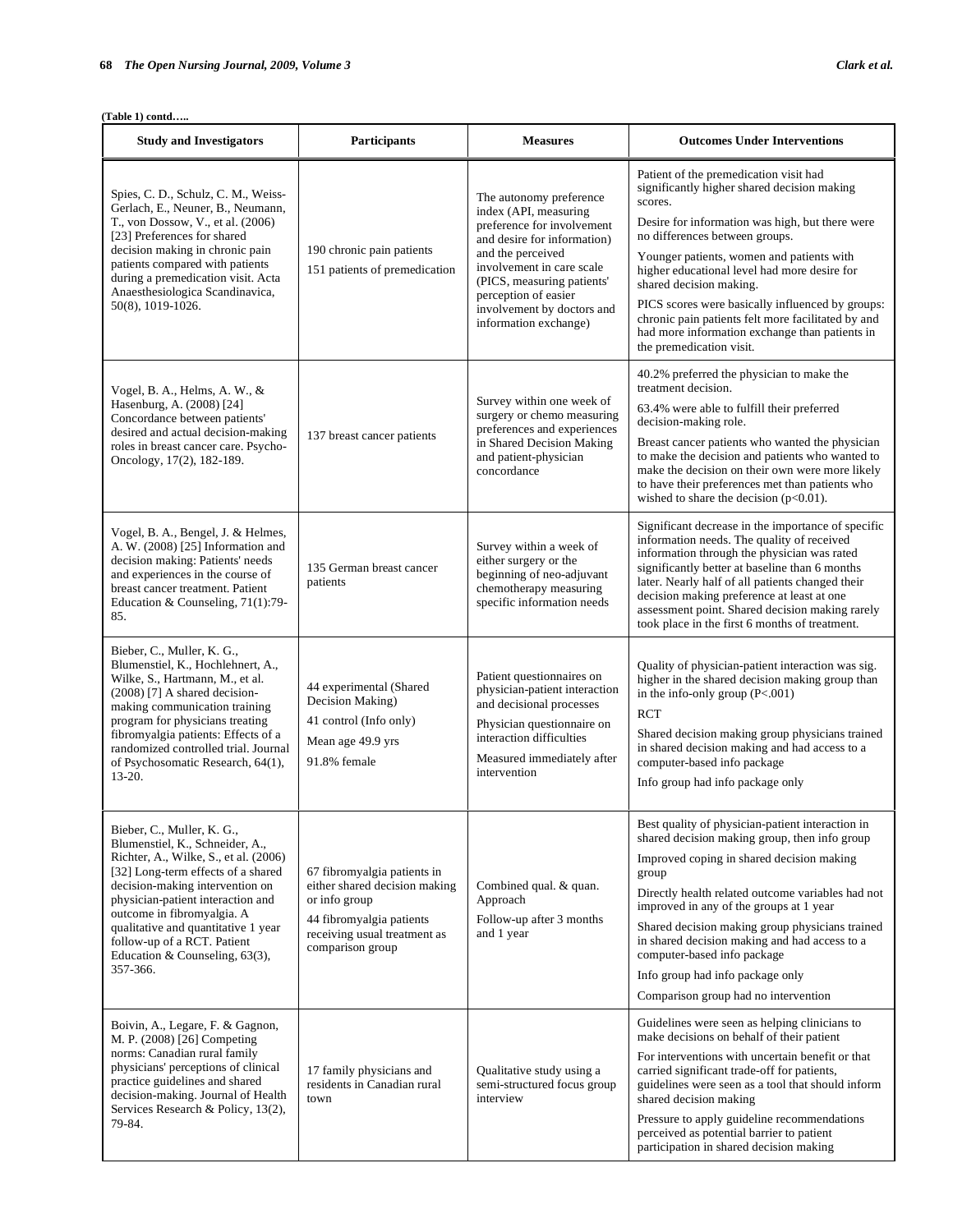| (Table 1) contd                                                                                                                                                                                                                                                                                                                                                                                                        |                                                                                      |                                                                                                                                                                                   |                                                                                                                                                                                                                                                                                                                                                                                                                                                                                                                                                                     |
|------------------------------------------------------------------------------------------------------------------------------------------------------------------------------------------------------------------------------------------------------------------------------------------------------------------------------------------------------------------------------------------------------------------------|--------------------------------------------------------------------------------------|-----------------------------------------------------------------------------------------------------------------------------------------------------------------------------------|---------------------------------------------------------------------------------------------------------------------------------------------------------------------------------------------------------------------------------------------------------------------------------------------------------------------------------------------------------------------------------------------------------------------------------------------------------------------------------------------------------------------------------------------------------------------|
| <b>Study and Investigators</b>                                                                                                                                                                                                                                                                                                                                                                                         | Participants                                                                         | <b>Measures</b>                                                                                                                                                                   | <b>Outcomes Under Interventions</b>                                                                                                                                                                                                                                                                                                                                                                                                                                                                                                                                 |
| Elkin, E. B., Kim, S. H., Casper, E.<br>S., Kissane, D. W., & Schrag, D.<br>(2007) [18] Desire for information<br>and involvement in treatment<br>decisions: elderly cancer patients'<br>preferences and their physicians'<br>perceptions. Journal of Clinical<br>Oncology: Official Journal of the<br>American Society of Clinical<br>Oncology, 25(33), 5275-5280.                                                    | 73 metastatic colorectal<br>cancer patients age 70-89 yrs<br>19 treating oncologists | Assessed patient preferences<br>for prognostic info and for<br>involvement in treatment<br><b>DM</b><br>Asked oncologists to<br>describe perceptions of<br>patient preferences    | 44% wanted info about expected survival when<br>they made a decision<br>Preference for prognostic info was more common<br>among men than women (56% v 29%)<br>52% of patients preferred a passive role in<br>treatment DM<br>Physician perceptions were in concordance for<br>44% of patient-physician pairs and for decision<br>control in 41% of pairs                                                                                                                                                                                                            |
| Heisler, M., Vijan, S., Anderson, R.<br>M., Ubel, P. A., Bernstein, S. J., &<br>Hofer, T. P. (2003) [27] When do<br>patients and their physicians agree<br>on diabetes treatment goals and<br>strategies, and what difference does<br>it make? Journal of General<br>Internal Medicine: Official Journal<br>of the Society for Research and<br><b>Education in Primary Care Internal</b><br>Medicine, 18(11), 893-902. | 127 patient-physician pairs                                                          | Surveyed about top 3<br>diabetes treatment goals and<br>strategies                                                                                                                | Agreement of top treatment goals and strategies<br>was low<br>Physician reports of having discussed more<br>content areas of diabetes self-care were<br>associated with greater agreement on treatment<br>strategies, which in turn was associated with<br>higher patient diabetes self-care efficacy and<br>assessments of their diabetes self-management                                                                                                                                                                                                          |
| Schneider, H. B., & Sandholzer, H.<br>$(2008)$ [29]<br>Shared decision making: evaluation<br>of German medical students'<br>preferences. Journal of Evaluation<br>in Clinical Practice, 14(3):435-438.                                                                                                                                                                                                                 | 188 medical students                                                                 | Student perceptions of<br>patient centeredness and the<br>priorities of students for a<br>change in medical care                                                                  | Receiving more information and undergoing the<br>process of shared decision making was the most<br>important choice; selected by 43.2% as their first<br>priority.<br>The second choice was found to be consultation<br>time (16.2%) which also refers to the patient-<br>doctor relationship.<br>Shorter queues for tests, also considered<br>important for more patient autonomy, were<br>ranked third (14.6%).<br>Medical students participating in this study were<br>least interested in access to specialists, cost of<br>medications and continuity of care. |
| Shepherd, H. L., Tattersall, M. H.,<br>& Butow, P. N. (2007) [28] The<br>context influences doctors' support<br>of shared decision-making in<br>cancer care. British Journal of<br>Cancer, 97(1), 6-13.                                                                                                                                                                                                                | 624 cancer clinicians                                                                | Surveyed to identify their<br>usual approach to decision-<br>making and their comfort<br>with different decision-<br>making styles when<br>discussing treatment with<br>patients. | Most cancer doctors (62.4%) reported using<br>shared decision making and being most<br>comfortable with this approach.<br>Differences were apparent between reported high<br>comfort with shared decision making and less<br>frequent usual practice.<br>Multivariate analysis showed that specialisation<br>in breast or urological cancers compared to other<br>cancers, high caseload of new patients per month<br>and female gender were each independently<br>associated with increased likelihood of use of<br>shared decision making.                        |

 Family relationships as they relate to shared decision making have been examined. Gilbar & Gilbar [19] studied 57 spouse pairs where the woman had breast cancer. They found views generally concordant between spouses. In the great majority of the pairs (about 90%) both believed the patient had a key role in clinical decision making and that the participation of the spouse was important. Heesen *et al.* [20] studied 219 outpatients with multiple sclerosis. Over seventy-five percent indicated a preference for an active role in treatment decisions. Neither measured nor perceived knowledge regarding the condition were significant in the preference for a role in making decisions. In one of the

largest surveys on the topic, Scheibler *et al.* [21] studied 6,614 patients with end stage renal disease. The great majority (81%) believed that the clinician had tried to facilitate the patient's involvement in decision making and most of these patients (69%) believed that joint decision making had, in fact, occurred. The perception of having been involved correlated with age, years on dialysis, and gender. Spies *et al.* [22] studied 341 patients and compared the 190 having received treatment for chronic pain with the 151 who were yet to receive treatment. They used the Autonomy Preference Index (API) to assess preferences for involvement in decision making. They found no differences between the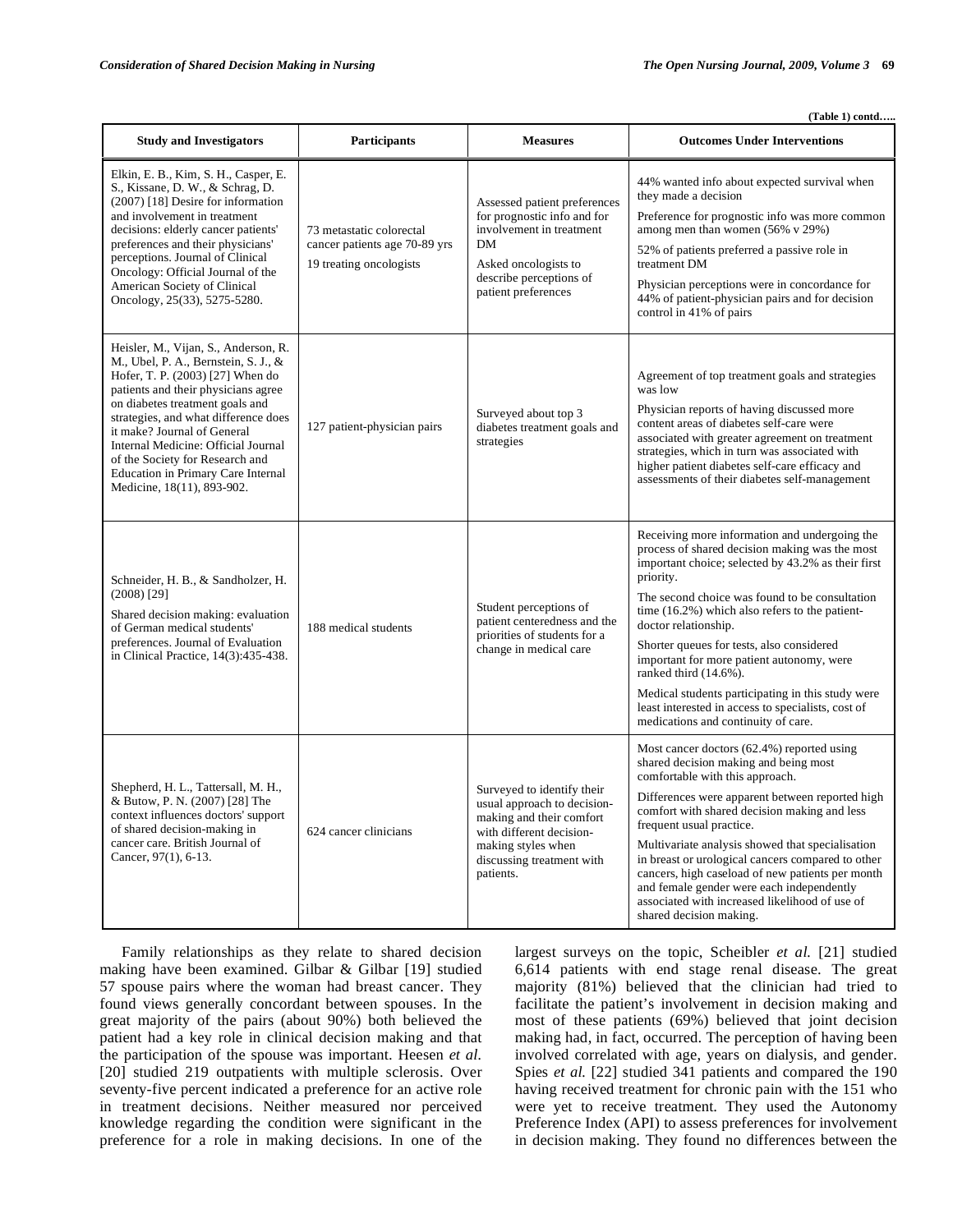groups. Younger patients, women and those with more education preferred shared decision making.

 Vogel *et al.* [23] studied 137 women with breast cancer. They found that most (40%) preferred the clinician to make decisions regarding treatment. Patients who preferred shared decision making were less likely to have their preference met by their clinicians. The range of options available to the woman and the level of her depression influenced her decision making preference. The same investigators Vogel *et al.* [24] studied 135 breast cancer patients at baseline before surgery and at three and six months subsequently. At the six months time point patients reported improvements in the quality of information provided to them by their clinicians. Nearly half of all patients changed their decision making preference at least once during the study period. Shared decision making rarely took place in the first six months of treatment.

### **The Views of Clinicians Regarding Shared Decision Making and Concordance with the Views of their Patients**

 As noted, patients and their clinicians are not necessarily in accord regarding shared decision making. Fewer studies have examined the health care provider's perspective than the patient's view. Table **1** outlines these beliefs as expressed in recent studies.

 In a small qualitative study, Boivin *et al*. [25] explored the views of rural family physicians and their patients (N=17). They conducted a qualitative study with 17 patients. In situations where the treatment decision was less clear, physicians found that clinical guidelines enhanced joint decision making. However, physicians perceived a tension in some cases between adhering to clinical guidelines and respecting the patient's treatment preferences. Elkin *et al.* [17] found that only 44% of the 73 patient-clinician pairs they studied were in accord regarding patient preferences for information about their condition and 41% in accord regarding shared decision making preferences.

 Heisler *et al.* [26] studied 127 patients with diabetes and their primary care providers. They found that concordance between provider and patient was low (all kappa's less than 0.40). Patients having higher levels of schooling, greater confidence in their diabetes treatment regimen, and who had actively shared in decision making with their clinicians were more likely to agree with their provider regarding treatment goals and strategies. Further, the more the clinician had discussed the treatment strategies with the patient, the greater their agreement on treatment goals. Shepherd *et al.* [27] studied 624 cancer specialist clinicians to assess their decision making approach and comfort with various styles. They found nearly two thirds (62%) reported using shared decision making and being most comfortable with this approach. Analyses showed that specialization in certain cancer areas (breast and urological), being a female clinician, and having a higher monthly caseload of new patients were each independently associated with more use of shared decision making by the clinicians. Schneider & Sandholzer [28] studied 188 medical students regarding their views on the most important elements of the physician-patient relationship. Just under half (43%) described shared decision making as their top priority.

### **Health Outcomes and Shared Decision Making**

 A critical question is whether or not shared decision making is associated with better patient outcomes. Joosten *et al.* [29] reported on a systematic review of outcomes associated with shared decision making in randomized clinical trials conducted from 1985 to 2006. Most studies were completed between 2000 and 2004. They found that five showed no health outcome differences between the shared decision making group and controls, five showed positive results, and one showed no short term results but positive longer term effects. More recent studies have added to the picture of health outcomes associated with shared decision making and these are presented in Table **2**.

 Naik *et al.* [30] studied 566 older diabetic adults regarding their hypertension control. They found two communication factors to be associated with hypertension control. The most significant of these was a patient's preference for clinicians employing shared decision making.

 In a second study, Bieber *et al*. [31] followed at baseline, three months, and one year, 67 adult, ambulatory fibromyalgia patients who participated in either a shared decision making group (which clinicians were especially trained to deliver) or a conventional information-only group. Forty-four fibromyalgia patients were recruited from the same practices to serve as a comparison group. Findings indicated that the quality of the clinician-patient interaction was highest in the shared decision making group followed by the information only group. No health care outcomes were identified in any of the three groups at the one year follow up time point.

 The Bieber *et al.* [31] study randomized 85 adult patients with fibromyalgia into a shared decision making group or a conventional information-only group. They again found the quality of clinician-patient interaction was significantly higher in the shared decision making group but no differences were noted subsequently in patient outcomes. Corser *et al*. [32] studied shared decision making in a convenience sample of 58 individuals with type 2 diabetes. The majority of nurses and doctors who were trained to engage in shared decision making with these patients reported that using the approach did not impose major demands upon them. The patients of these clinicians subsequently had at least one diabetes management goal documented in the medical record (75%). HbA1c level, and weight both showed a trend toward improvement following the intervention but results were not statistically significant.

 Edwards *et al.* [33] studied 747 patients with known atrial fibrillation, prostatism, menorrhagia or menopausal symptoms. Patients were invited to see clinicians a) who had been trained in shared decision making or b) who were not so trained but used conventional risk communication techniques. Follow up at one month found no statistically significant health outcomes according to group. The same investigators Ewlyn *et al*. [34] assessed whether or not the training designed to impart shared decision making skills to clinicians had enabled them to engage in the approach and whether or not the patients' view of the consultation changed subsequent to the training. They found that the clinicians' perception of agreement with the patient regarding treatment goals increased following training. They also found that the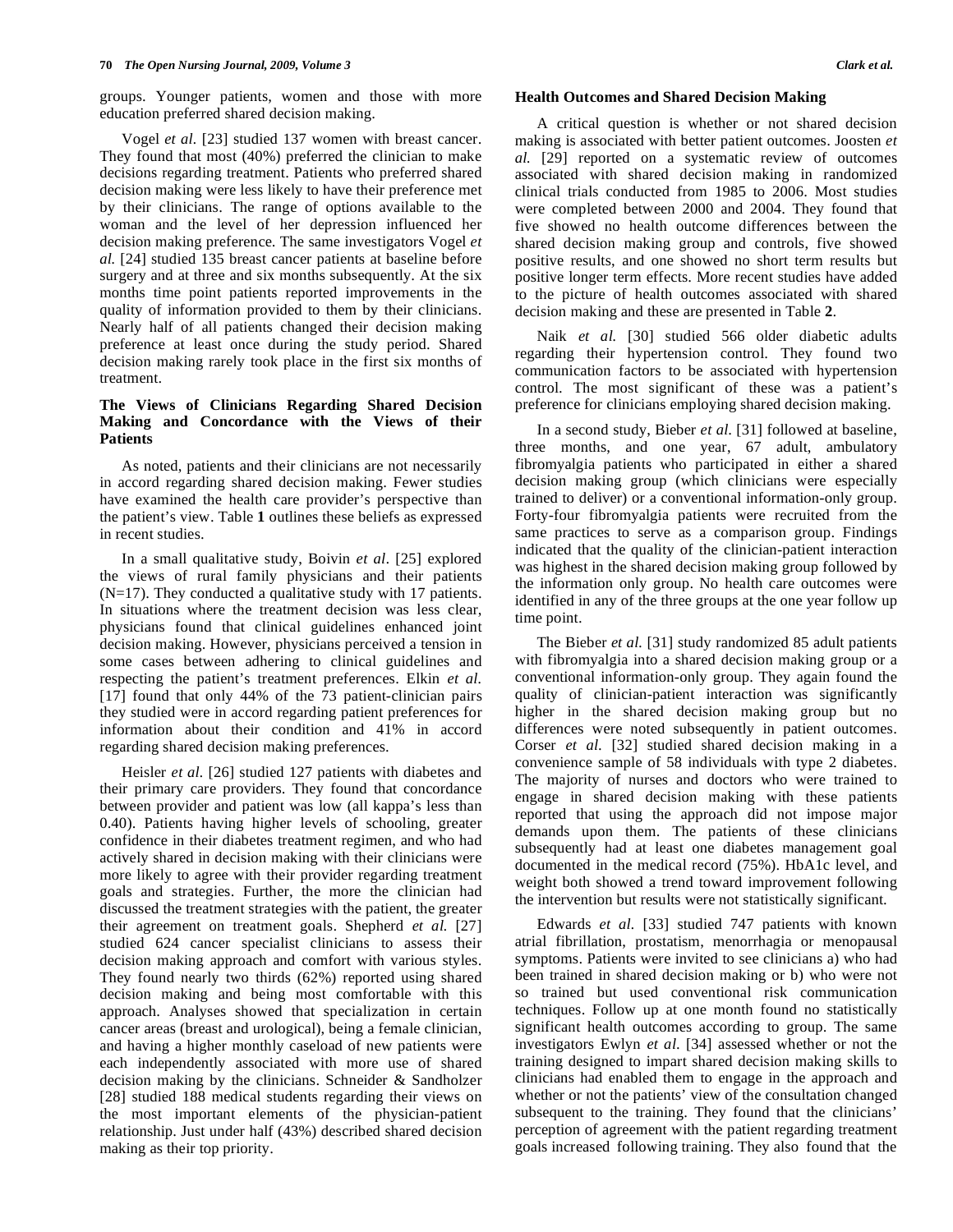# **Table 2. Recent Intervention Studies of Shared Decision Making**

| <b>Study and Investigators</b>                                                                                                                                                                                                                                                                                                                                                                                                     | Participants                                                           | <b>Measures</b>                                                                                                                                                                                                                                                                                                                                     | <b>Outcomes Under Interventions</b>                                                                                                                                                                                                                                                                                                                                                                                                                                                                                                                                                                                                                                                                                                     |
|------------------------------------------------------------------------------------------------------------------------------------------------------------------------------------------------------------------------------------------------------------------------------------------------------------------------------------------------------------------------------------------------------------------------------------|------------------------------------------------------------------------|-----------------------------------------------------------------------------------------------------------------------------------------------------------------------------------------------------------------------------------------------------------------------------------------------------------------------------------------------------|-----------------------------------------------------------------------------------------------------------------------------------------------------------------------------------------------------------------------------------------------------------------------------------------------------------------------------------------------------------------------------------------------------------------------------------------------------------------------------------------------------------------------------------------------------------------------------------------------------------------------------------------------------------------------------------------------------------------------------------------|
| Corser, W., Holmes-Rovner, M., Lein,<br>C., & Gossain, V. (2007) [33] A<br>shared decision-making primary care<br>intervention for type 2 diabetes. The<br>Diabetes Educator, 33(4), 700-708.                                                                                                                                                                                                                                      | 58 Type 2<br>diabetes<br>patients                                      | HbA1C<br>Weight<br><b>BP</b><br>Pre- & post-intervention<br>questionnaires<br>Documented diabetes goals                                                                                                                                                                                                                                             | Brief shared decision making goal-setting intervention<br>75.9% of patients had at least one diabetes goal<br>documented after intervention<br>HbA1C, weight, and diabetes empowerment score<br>showed a trend toward improvement<br>Perceived knowledge of diabetes and treatments<br>increased significantly as did the mean # of documented<br>diabetes mgmt goals                                                                                                                                                                                                                                                                                                                                                                   |
| Loh, A., Simon, D., Wills, C. E.,<br>Kriston, L., Niebling, W., & Harter,<br>M. (2007) [36] The effects of a shared<br>decision-making intervention in<br>primary care of depression: a cluster-<br>randomized controlled trial. Patient<br>Education and Counseling, 67(3), 324-<br>332.                                                                                                                                          | <b>23 PCP</b><br>405 patients<br>with newly<br>diagnosed<br>depression | Patient perceived involvement in<br>care scale (PICS) and a patient<br>participation scale (MSH-scale).<br>Patient satisfaction was measured<br>by the CSQ-8 questionnaire.<br>Treatment adherence was<br>evaluated by patient and provider<br>self-report.<br>Depression severity and<br>remission outcomes were<br>assessed with the Brief PHQ-D. | Cluster-randomized controlled intervention<br>Physician training and patient-centered decision aid<br>compared to usual care in primary care settings<br>Physician facilitation of patient participation improved<br>significantly and to a greater extent in the intervention<br>compared to the control group.<br>There was no intervention effect for depression severity<br>reduction.<br>Doctor facilitation of patient participation, patient-rated<br>involvement, and physician assessment of adherence<br>improved only in the intervention group.<br>Patient satisfaction at post-intervention was higher in<br>the intervention group compared to the control group.<br>The consultation time did not differ between groups. |
| Muller, K. G., Richter, A., Bieber, C.,<br>Blumenstiel, K., Wilke, S.,<br>Hochlehnert, A., et al. (2004) [37] The<br>process of shared decision making in<br>chronic pain patients. Evaluation and<br>modification of treatment decisions.<br>Zeitschrift Fur Arztliche Fortbildung<br>Und Qualitatssicherung: In<br>Zusammenarbeit Mit Der Kaiserin-<br>Friedrich-Stiftung Fur Das Arztliche<br>Fortbildungswesen, 98(2), 95-100. | 39 physicians                                                          | Physicians who had undergone<br>special communication training<br>were examined as to whether<br>these physicians actually<br>exercised the option of revising<br>their treatment decisions                                                                                                                                                         | In 87.2% of the consultations the therapy decisions were<br>modified within three months after the first encounter.<br>Patients considered to be "difficult" were less likely to<br>modify their decisions.                                                                                                                                                                                                                                                                                                                                                                                                                                                                                                                             |
| Naik, A. D., Kallen, M. A., Walder,<br>A., & Street, R. L., Jr. (2008) [31]<br>Improving hypertension control in<br>diabetes mellitus: the effects of<br>collaborative and proactive health<br>communication. Circulation, 117(11),<br>1361-1368.                                                                                                                                                                                  | 212 diabetes<br>patients                                               | Clinical data<br>Pharmacy data<br>Patient questionnaire                                                                                                                                                                                                                                                                                             | Patients' endorsement of a shared decision-making style<br>and proactive communication with one's clinician about<br>abnormal results of blood pressure self-monitoring had<br>direct, independent associations in multivariate<br>regression.<br>Decision-making style and proactive communication<br>again demonstrated direct effects on hypertension<br>control.<br>Clinicians' use of collaborative communication when<br>setting treatment goals, had a total effect on<br>hypertension control of 0.16 through its direct effects on<br>decision-making style and proactive communication                                                                                                                                        |
| Wensing, M., Elwyn, G., Edwards, A.,<br>Vingerhoets, E., & Grol, R. (2002)<br>[44] Deconstructing patient centered<br>communication and uncovering shared<br>decision making: an observational<br>study. BMC Medical Informatics and<br>Decision Making, 2, 2.                                                                                                                                                                     | $60$ GPs<br>596 adult<br>patients                                      | Scales for patient centered<br>communication and shared<br>decision making<br>Recorded consultation sessions                                                                                                                                                                                                                                        | The scales for PCC and shared decision making were<br>weakly associated<br>Physicians varied more on shared decision making than<br>on PCC. The intracluster correlation of the PCC and<br>shared decision making scales were, respectively, 0.34<br>and 0.19.<br>Hypotheses regarding associations with patient<br>characteristics were not confirmed.<br>Neither PCC nor shared decision making scores were<br>related to patient gender, education, age, functional<br>health status or existence of chronic conditions.                                                                                                                                                                                                             |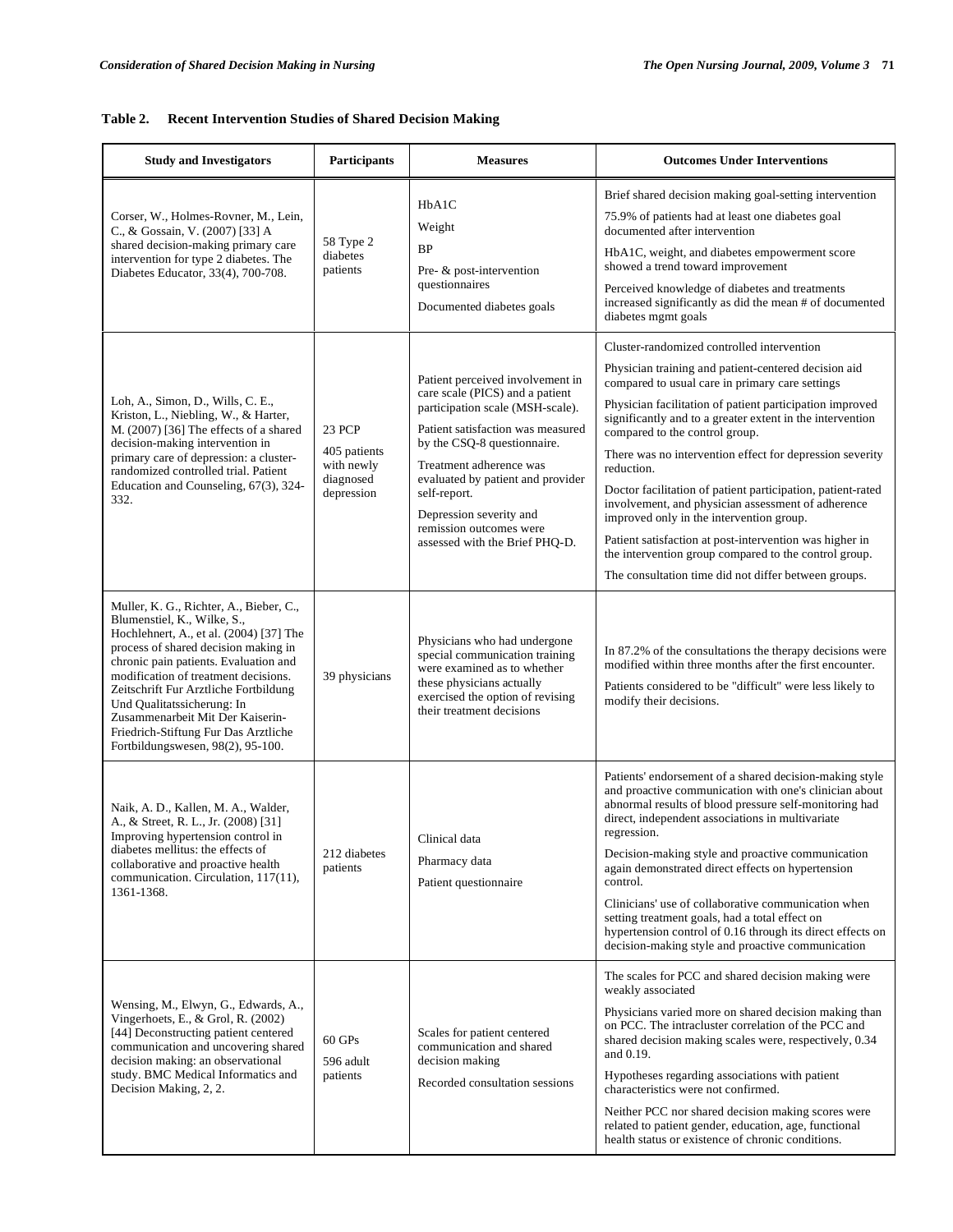| <b>Study and Investigators</b>                                                                                                                                                                                                                                                                                                                                                         | <b>Participants</b>                                                                                                                                                                                               | <b>Measures</b>                                                                                                                                                                                                                                                                                                                                                                                                                                                                                                                                                                                                                                                                                                                                                                        | <b>Outcomes Under Interventions</b>                                                                                                                                                                                                                                                                                                                                                                                                                                                                                                                                                                                                                                                                                                                                                                                                                                                                                                                                                                                                                                                                                                                      |
|----------------------------------------------------------------------------------------------------------------------------------------------------------------------------------------------------------------------------------------------------------------------------------------------------------------------------------------------------------------------------------------|-------------------------------------------------------------------------------------------------------------------------------------------------------------------------------------------------------------------|----------------------------------------------------------------------------------------------------------------------------------------------------------------------------------------------------------------------------------------------------------------------------------------------------------------------------------------------------------------------------------------------------------------------------------------------------------------------------------------------------------------------------------------------------------------------------------------------------------------------------------------------------------------------------------------------------------------------------------------------------------------------------------------|----------------------------------------------------------------------------------------------------------------------------------------------------------------------------------------------------------------------------------------------------------------------------------------------------------------------------------------------------------------------------------------------------------------------------------------------------------------------------------------------------------------------------------------------------------------------------------------------------------------------------------------------------------------------------------------------------------------------------------------------------------------------------------------------------------------------------------------------------------------------------------------------------------------------------------------------------------------------------------------------------------------------------------------------------------------------------------------------------------------------------------------------------------|
| Edwards, A., Elwyn, G., Hood, K.,<br>Atwell, C., Robling, M, Houston, H.,<br>Kinnersley, P., Russell, I., & Shared<br>Decision Making Study Group (2004)<br>[34] Patient-based outcome results<br>from a cluster randomized trial of<br>shared decision making skill<br>development and use of risk<br>communication aids in general<br>practice. Family Practice, 21(4), 347-<br>354. | 20 recently<br>qualified GPs<br>in rural and<br>urban general<br>practices in<br>South Wales.<br>747 patients<br>with known<br>atrial<br>fibrillation.<br>prostatism,<br>menorrhagia or<br>menstrual<br>symptoms. | GPs randomized to receive<br>training in (i) shared decision<br>making skills; or (ii) use of<br>simple risk communication aids.<br>Alternative training was then<br>provided for final study phase.<br>Patients randomly allocated to<br>consultation during baseline or<br>intervention 1 (shared decision<br>making or risk communication<br>aids) or intervention 2 phases. A<br>randomly selected half of the<br>consultations took place at<br>'research clinics' to evaluate the<br>effects of more time for<br>consultations, compared to usual<br>surgery time.                                                                                                                                                                                                               | No statistically significant changes in patient-based<br>outcomes due to the training interventions were found.<br>Patients' confidence in the decision (2.1 increase, 95%)<br>CI 0.7 -3.5, $P < 0.01$ ) and expectation to adhere to<br>chosen treatments (0.07 increase, 95% CI 0.04-1.36, P <<br>0.05) were significantly greater among patients seen in<br>the research clinics.<br>Most outcomes deteriorated between exit and 1 month<br>later. There was no interaction between intervention<br>effects.                                                                                                                                                                                                                                                                                                                                                                                                                                                                                                                                                                                                                                          |
| Ewlyn, G., Edwards, A., Hood, K.,<br>Robling, M., Atwell, C., Russell, I.,<br>Wensing, M., & Grol, R. (2004) [35]<br>Achieving involvement: process<br>outcomes from a cluster randomized<br>trial of shared decision making skill<br>development and use of risk<br>communication aids in general<br>practice. Family Practice, 21(4)337-<br>346.                                     | 20 recently<br>qualified GPs<br>in rural and<br>urban general<br>practices in<br>South Wales.<br>747 patients<br>with known<br>atrial<br>fibrillation.<br>prostatism,<br>menorrhagia or<br>menstrual<br>symptoms. | Patients allocated randomly to a<br>consultation during baseline or<br>intervention 1 (Shared decision<br>making or risk communication<br>aids) or intervention 2 phases.<br>Half the consultations were<br>randomly selected for audio-<br>taping, of which 352 patients<br>attended.<br>After baseline, GPs were<br>randomized to receive training in<br>(i) shared decision making skills<br>or (ii) the use of simple risk<br>communication aids. Alternative<br>training was then provided for<br>final study phase.<br>Rates assessed audio tapes to<br>determine levels of patient<br>involvement.<br>Clinicians completed<br>questionnaires after each<br>consultation assessing perceived<br>clinician-patient agreement and<br>level of patient involvement in<br>decisions. | Following each of the interventions, clinicians<br>significantly increased their involvement of patients in<br>decision making (OPTION score increased by 10.6<br>following risk communication training [95% confidence<br>interval (CI) 7.9 -13.3; P, 0.001] and by 12.9 after<br>shared decision making skill development (95% CI 10 -<br>15.8, P, 0.001), a moderate effect size.<br>Level of involvement achieved by the risk<br>communication aids was significantly increased by the<br>subsequent introduction of the skill development<br>workshop (7.7 increase in OPTION score, 95% CI 3.4-<br>12; $P \le 0.001$ ). The alternate sequence (skills followed<br>by risk communication aids) did not achieve this effect.<br>Clinicians using the risk communication tools perceived<br>significantly higher patient and clinician agreement on<br>treatment (P, 0.001), patient satisfaction with<br>information (P, 0.01), clinician satisfaction with<br>decision $(P, 0.01)$ and general overall satisfaction with<br>the consultation $(P, 0.001)$ than those who were exposed<br>to shared decision making skill development<br>workshops. |

clinicians' views that patients were satisfied with the consultation increased. No changes in health status outcomes were reported.

# Loh *et al.* [35] studied 23 primary care practitioners seeing 405 patients with newly diagnosed depression assigned to a) clinicians trained to engage them in shared decision making or b) clinicians providing usual care. They found patient satisfaction post intervention was higher in the shared decision making group but there were no significant health outcomes noted. Muller *et al.* [36] conducted a qualitative study of 39 clinicians seeing patients with fibromyalgia trained in patient shared decision making engagement and communication. They found in case records that 87% of the clinicians modified their therapy decisions subsequent to training and that changes in such determinations required more than one subsequent consultation with the patient.

# **Discussion: What do these Studies Tell us about Shared Decision Making?**

 Considered together, recent studies do not comprise a definitive picture of shared decision making. Nonetheless, some themes and patterns begin to emerge in the findings.

 Shared decision making appears to be age related and is, perhaps, a generational phenomenon. Younger patients seem much more likely to view shared decision making as a preferred style of patient-provider interaction. This difference in view may be a result of a new generation of patients exposed over the recent past to more participatory forms of interactions with clinicians and having higher communication expectations. On the other hand, it may be that as people age they are more at ease with leaving decisions to their health care providers [37]. These patients may also have lower capacity or levels of health literacy and choose to be less involved. In any case, being older appears to be a predictor of less enthusiasm for shared decision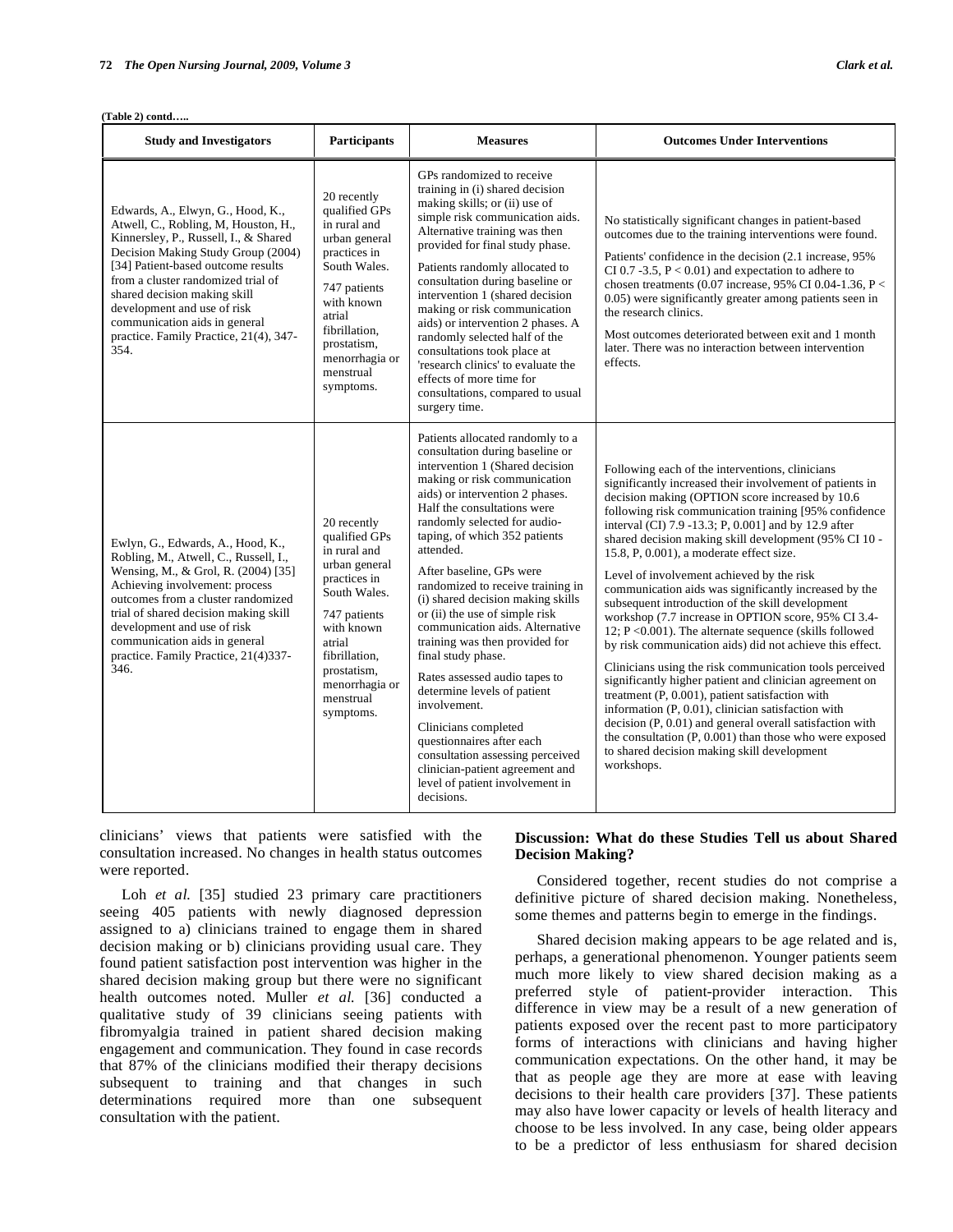making. Higher levels of education increase the likelihood that a patient will prefer shared decision making. More education may enhance confidence (also shown to be associated with shared decision making preference), and/or the tendency to seek more information about one's health condition, as well as, the expectation of more personal control in the encounter with clinicians. Social distance between providers and their patients has been shown to reduce questioning by patients and increase acceptance of nurses' and other clinicians views of care needs in the given situation Rutland [38]. Education can reduce social distance and this may contribute to the creation of a different set of patient expectations and preferences.

 Limited but interesting data suggest that patient preferences for shared decision making may be associated with the seriousness of the health condition, which preference for it may change over time, and it may be more likely to be preferred after the acute stage of a problem. All these factors are deserving of further exploration.

 Recent work illustrates a diversion in the views of patients and providers regarding shared decision making. Patients (excluding elderly ones) are somewhat more in favor of shared decision making while clinicians are relatively less enthusiastic and less likely to adopt it as a consultation strategy. There may be differences in provider enthusiasm according to clinical specialty. Nonetheless, large numbers of patients and health professionals appear to support shared decision making as a strategy in high quality health care.

 Some scant evidence suggests that patient perception of the quality of the consultation and the satisfaction with care rendered is enhanced by shared decision making. However, the extent to which shared decision making is associated with improved patient health outcomes remains a question.

 No doubt the differing and imprecise definitions of shared decision making and the lack of evidence for, indeed, agreement about its principle components influence the contribution of existing work to understanding the concept. Despite the sometimes vague application of the idea, recent research reflects at least two fundamental premises for shared decision making. First is the idea that shared decision making leads to better health outcomes. Presumably, this is because patients offer more useful information enabling providers to identify more and more robust clinical options; that patients are more motivated to follow recommendations that they themselves have helped to formulate; and that the resulting jointly chosen clinical regimen simply holds greater potential for efficacy as it is more in line with the patients' lifestyle and perceived capabilities. Whether or not improved health status is the prevailing result of shared decision making, however, requires more evidence.

 Second is the idea that patient satisfaction with care is a guiding principle of professional practice. As patients' interest increases regarding more control over their health and health care, and as ideas supporting more democratic processes take hold within the health system, shared decision making is more associated with patient satisfaction. Patient satisfaction has been shown to be a factor in sustaining relationships between professional and patient [39]. It is also one of the professional if not personal rewards of being a

health care provider. Further, the concept appears to be increasingly important in newer modes of integrated health care and a factor in the definition of success of delivery organizations. With regards to patient outcomes, acceptable patient satisfaction with care as a consistently associated result of shared decision making will require further exploration.

 This review indicates that regardless of the preferred premise for shared decision making, more evidence of resulting health outcomes is needed to rationalize its widespread use as part of patient care. The particular role of nurses in shared decision making is very important to explore. Nurses are generally viewed by patients as the clinicians most likely to educate them [40] and in whom they place great trust [41]. Shared decision making, of course, relates to the provision of pharmacological therapies but also is very likely to influence patient confidence in and willingness to engage in other dimensions of effective disease self management. Nurses play central roles as providers of therapies, educators, and counselors in varied clinical settings and are critical members of multidisciplinary care teams. As such nurses are well positioned to engage patients in shared decision making and assist them to make clinical choices [42]. Shared decision making models especially designed for them in their several clinical roles need to be developed [2]. Another important consideration in shared decision making is the emphasis to be placed on children and adolescents as decision makers [43]. Available studies almost all concern the perspectives and preferences of adults and clinicians' views of patient involvement. How is decision making shared with younger patients? When does the parent cease to be the decider and the child begin? What are the patterns of three-way shared decision making? What are means by which nurses can best achieve participation by children?

### **CONCLUSION**

 As the task of clinical work increasingly shift to nurses particularly in the ongoing care and management of long term conditions, they need adequate training in the processes of interacting with patients they are likely to work with over time. Nursing theoretical frameworks have always emphasized the importance of patients' perspectives, values and preferences in establishing nurse-patient relationships. Rutland [1] has noted that implementing shared decision making in nursing care is still a novel area and requires more research. If shared decision making is to live up to the current expectations of many patients and health care providers, it must be more carefully tested. Evaluations need to reflect the work of the clinical nurse who provides the majority of care and education especially to those with chronic conditions.

### **ACKNOWLEDGEMENT**

 Thanks to Danielle Robling and Wajeeha Shuttari for their assistance with this manuscript.

### **REFERENCES**

- [1] Rutland CM. Shared decision making and nursing informatics research in Norway. Appl Nurs Res 2005; 18(2): 70-2.
- [2] Stacey D, Murray MA, Legare F, Sandy D, Menard P & O'Connor A. Decision coaching to support shared decision making: a framework, evidence, and implications for nursing practice,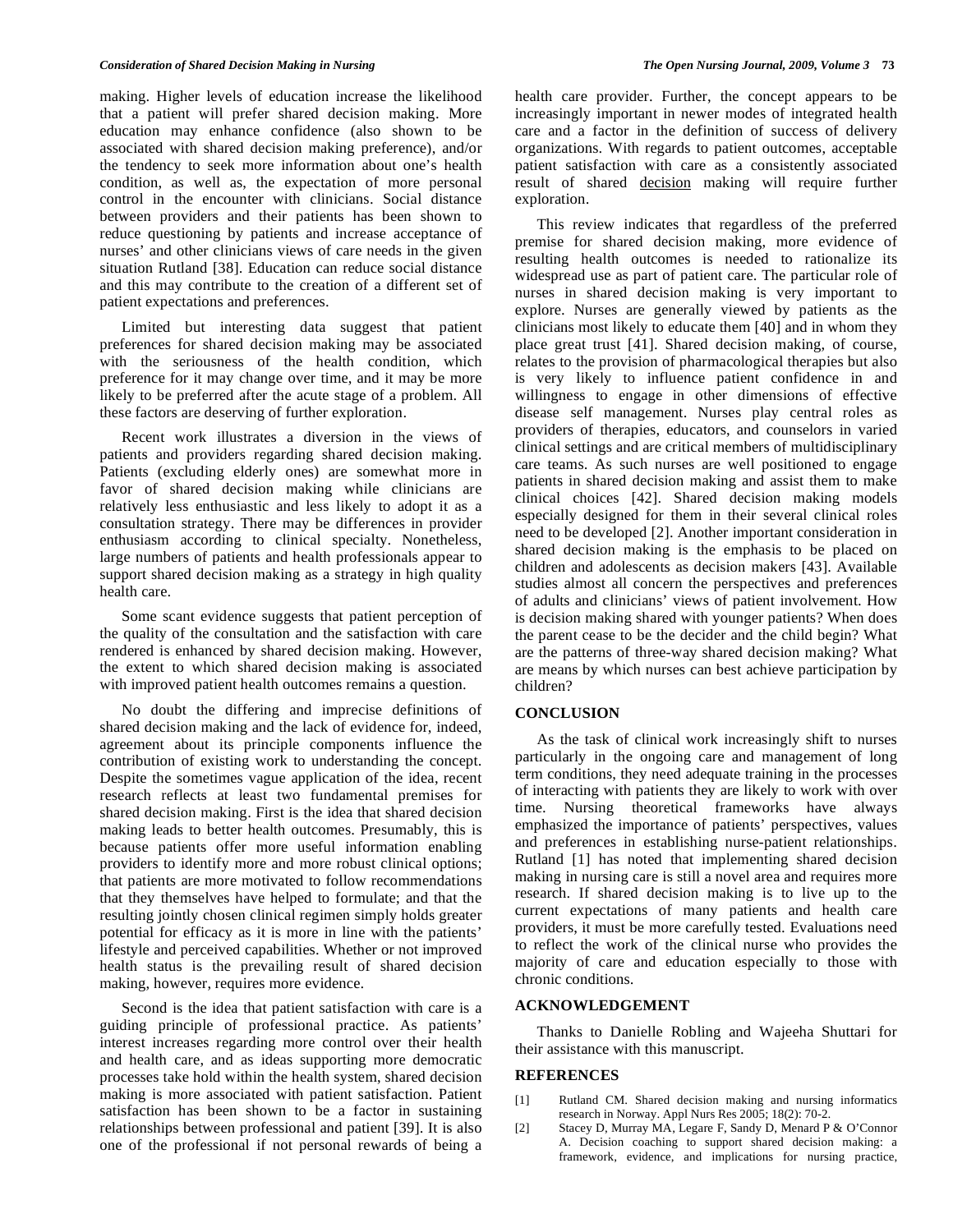education, and policy. Worldviews Evid Based Nurs 2008; 5(1): 25-35.

- [3] Golanowski M, Beaudry D, Kurz L, Laffey WJ, Hook ML. Interdisciplinary shared decision making: taking shared governance to the next level. Nurs Adm Q 2007; 31(4): 341-53.
- [4] Thistlethwaite J, Evans R, Tie RN, Heal C. Shared decision making and decision aids - a literature review. Aust Fam Physician 2006; 35(7): 537-40.
- [5] Butz AM, Walker JM, Pulsifer M, Winkelstein M. Shared decision making in school age children with asthma. Paediatr Nurs 2007; 33(2): 111- 6.
- [6] Whitney SM, Holmes-Rovner M, Grody H, Schneider C, McCullough LB, Volk RJ. Beyond shared decision making: an expanded typology of medical decisions. Med Decis Making 2008; 28(5): 699-705.
- [7] Makoul G, Clayman ML. An integrative model of shared decision making in medical encounters. Patient Educ Couns 2006; 60(3): 301-12.
- [8] Moumjid N, Gafni A, Bremond A, Carrere MO. Shared decision making in the medical encounter: are we all talking about the same thing? Med Decis Making 2007; 27(5): 539-46.
- [9] Dy SM. Instruments for evaluating shared medical decision making: a structured literature review. Med Care Res Rev 2007; 64(6): 623-49.
- [10] Fraenkel L, McGraw S. What are the essential elements to enable patient participation in medical decision making? J Gen Intern Med 2007; 22(5): 614-9.
- [11] Zoffmann V, Harder I, Kirkevold M. A person-centered communication and reflection model: sharing decision-making in chronic care. Qual Health Res 2008; 18(5): 670-85.
- [12] Frantsve LM, Kerns RD. Patient-provider interactions in the management of chronic pain: current findings within the context of shared medical decision making. Pain Med 2007; 8(1): 25-35.
- [13] Briel M, Young J, Tschudi P, Hugenschmidt C, Bucher HC, Langewitz W. Shared-decision making in general practice: do patients with respiratory tract infections actually want it? Swiss Med Wkly 2007; 137(33-34): 483- 5.
- [14] Caress AL, Beaver K, Luker K, Campbell M, Woodcock A. Involvement in treatment decisions: what do adults with asthma want and what do they get? Results of a cross- sectional survey. Thorax 2005; 60(3): 199-205.
- [15] Kavanaugh K, Savage T, Kilpatrick S, Kimura R, Hershberger P. Life support decisions for extremely premature infants: report of a pilot study. J Pediatr Nur 2005; 20(5): 47-59.
- [16] Deber RB, Kraetschmer N, Urowitz S, Sharpe N. Do people want to be autonomous patients? Preferred roles in treatment decision making in several patient populations. Health Expect 2007; 10(3): 248-58.
- [17] Elkin EB, Kim SH, Casper ES, Kissane DW, Schrag D. Desire for information and involvement in treatment decisions: elderly cancer patients' preferences and their physicians' perceptions. J Clin Oncol 2007; 25(33): 5275-80.
- [18] Funk LM. Who wants to be involved? Decision making preferences among residents of long-term care facilities. Can J Aging 2004; 23(1): 47-58.
- [19] Gilbar R, Gilbar O. The medical decision-making process and the family: the case of breast cancer patients and their husbands. Bioethics 2009; 23(3): 183-92.
- [20] Heesen C, Kasper J, Segal J, Kopke S, Muhlhauser I. Decisional role preferences, risk knowledge and information interests in patients with multiple sclerosis. Mult Scler 2004; 10(6): 643-50.
- [21] Scheibler F, Stoffel MP, Barth C, Kuch C, Steffen P, Baldamus CA. Shared decision making as a new quality indicator in nephrology: a nationwide survey in Germany. [Partizipative Entscheidungsfindung als neuer Qualitatsindikator in der Nephrologie Eine bundesweite empirische Untersuchung] Medizinische Klinik 2005; 100(4): 193-9.
- [22] Spies CD, Schulz CM, Weiss-Gerlach E, Neuner B, Neumann T, von Dossow V. Preferences for shared decision making in chronic pain patients compared with patients during a premedication visit. Acta Anaesthesiologica Scandinavica 2006; 50(8): 1019-26.
- [23] Vogel BA, Helmes AW, Hasenburg A. Concordance between patients' desired and actual decision-making roles in breast cancer care. Psychooncology 2008a; 17(2): 182-9.
- [24] Vogel BA, Bengel J, Helmes AW. Information and decision making: patients' needs and experiences in the course of breast cancer treatment. Patient Educ Couns 2008b; 71(1): 79-85.
- [25] Boivin A, Legare F, Gagnon MP. Competing norms: Canadian rural family physicians' perceptions of clinical practice guidelines and shared decision-making. J Health Serv Res Policy 2008; 13(2): 79-84.
- [26] Heisler M, Vijan S, Anderson RM, Ubel PA, Bernstein SJ, Hofer TP. When do patients and their physicians agree on diabetes treatment goals and strategies, and what difference does it make? J Gen Intern Med 2003; 18(11): 893-902.
- [27] Shepherd HL, Tattersall MH, Butow PN. The context influences doctors' support of shared decision-making in cancer care. Br J Cancer 2007; 97(1): 6-13.
- [28] Schneider HB, Sandholzer H. Shared decision making: evaluation of German medical students' preferences*.* J Eval Clin Pract 2008; 14(3): 435-8.
- [29] Joosten EAG, DeFuentes-Merillas L, de Weert GH, Sensky T, van der Staak CPF, de Jong CAJ. Systematic review of the effects of shared decision making on patient satisfaction, treatment adherence and health status. Psychother Psychsom 2008; 77(4): 219-26.
- [30] Naik AD, Kallen MA, Walder A, Street R, Jr. Improving hypertension control in diabetes mellitus: the effects of collaborative and proactive health communication. Circulation 2008; 117(11): 1361-8.
- [31] Bieber C, Muller KG, Blumenstiel K, Schneider A, Richter A, Wilke S, Hartmann M, Eich W. Long-term effects of a shared decision making intervention on physician-patient interaction and outcome in fibromyalgia: a qualitative and quantitative 1 year follow-up of a randomized controlled trial. Patient Educ Couns 2006; 63(3): 357-66.
- [32] Corser W, Holmes-Rovner M, Lein C, Gossain V. A shared decision making primary care intervention for type 2 diabetes. Diabetes Educ 2007; 33(4): 700-8.
- [33] Edwards A, Elwyn G, Hood K, *et al*. Shared decision making study group. Patient-based outcome results from a cluster randomized trial of shared decision making skill development and use of risk communication aids in general practice. Fam Pract 2004; 21(4): 347-54.
- [34] Ewlyn G, Edwards A, Hood K, *et al*. Achieving involvement: process outcomes from a cluster randomized trial of shared decision making skill development and use of risk communication aids in general practice. Fam Pract 2004; 21(4): 337-46.
- [35] Loh A, Simon D, Wills CE, Kriston L, Niebling W, Harter M. The effects of a shared decision-making intervention in primary care of depression: a cluster-randomized controlled trial. Patient Educ Couns 2007; 67(3): 324-32.
- [36] Muller KG, Richter A, Bieber C, Blumenstiel K, Wilke S, Hochlehnert A. The process of shared decision making in chronic pain patients: evaluation and modification of treatment decisions. [Der Prozess der partizipativen Entscheidungsfindung bei chronischen Schmerzpatienten. Evaluation und Modifikation von Therapieentscheidungen] Zeitschrift Fur Arztliche Fortbildung Und Qualitatssicherung : In Zusammenarbeit Mit Der Kaiserin-Friedrich-Stiftung Fur Das Arztliche Fortbildungswese 2004; 98(2): 95-100.
- [37] Nielsen-Bohlman L, Panzer AM. Health literacy: a prescription to end confusion. Washington DC: National Academies Press 2004.
- [38] Rutland CM. Handheld technology to improve patient care: evaluating a support system for preference-based care planning at the bedside. J Am Med Inform Assoc 2002; 9(2):192-201.
- [39] Beach C, Meredith LS, Halpern J, Wells KB, Ford DE. Physician conceptions of loyalty to patients and social justice in healthcare. Rand Health 2005; 3: 53-9.
- [40] Moret L, Rochedreux A, Chevalier S, Lombrail P, Gasquet I. Medical information delivered to patients: descrepancies concerning roles as perceived by physicians and nurses set against patient satisfaction. Patient Educ Couns 2008; 70(1): 94-101.